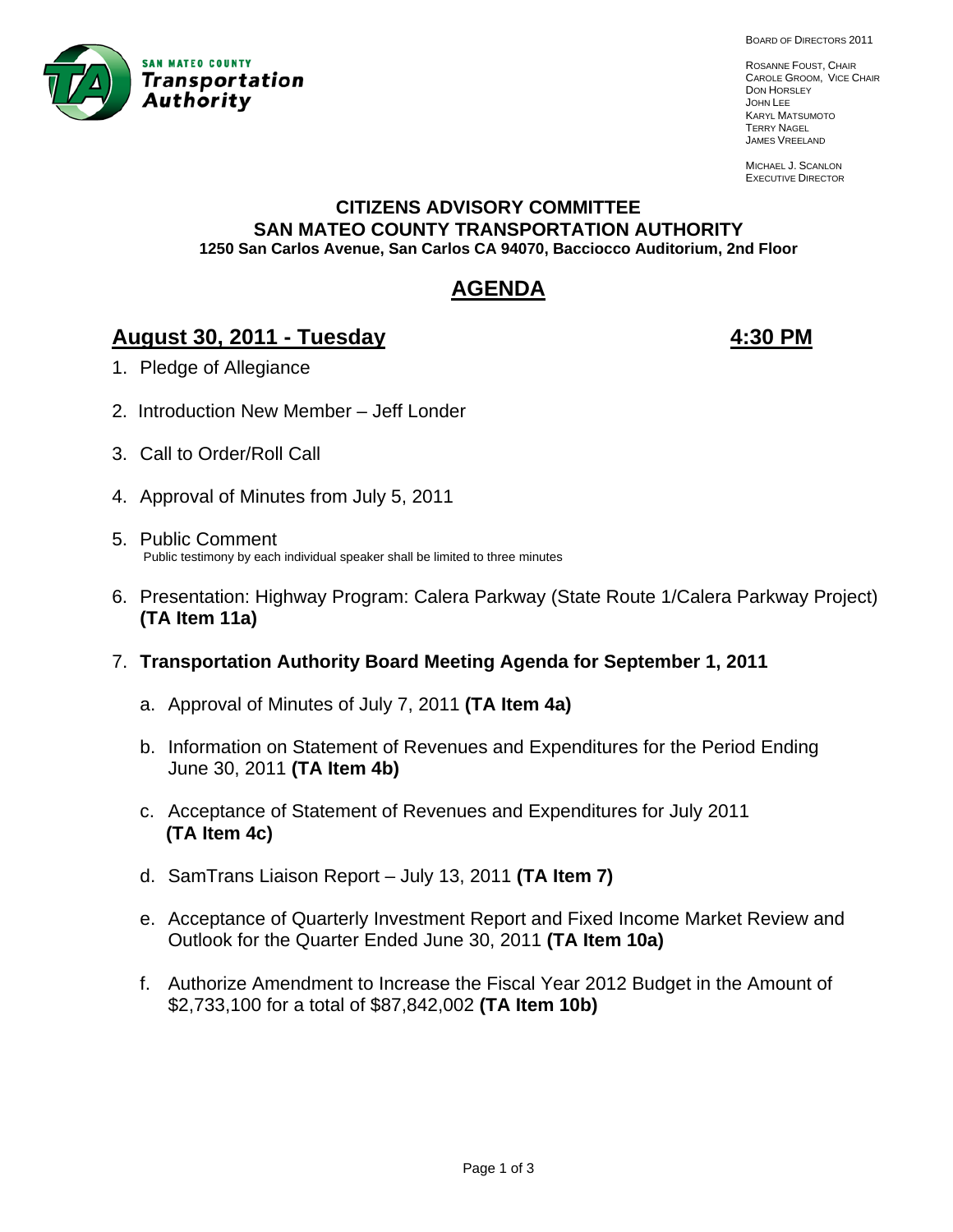- g. Authorize Allocation of \$10,113,100 in New Measure A Funds **(TA Item 10c)**
	- \$2,733,100 to Peninsula Corridor Joint Powers Board for San Mateo County's Share of Local Match for Caltrain's Fiscal Year 2012 Capital Budget
	- \$4,920,000 to the San Mateo County Transit District for a Portion of San Mateo County's Share of Caltrain's Fiscal Year 2012 Operating Budget
	- \$2,460,000 to San Mateo County Transit District for its Paratransit Program for Fiscal Year 2012 Operating Budget
- h. Authorize Allocation of \$398,103 in New Measure A Funds to the Peninsula Congestion Relief Alliance to Support the Countywide Alternative Congestion Relief Program for Fiscal Year 2012 **(TA Item 10d)**
- i. Authorize Allocation of \$3,200,000 to the City of Pacifica for the San Pedro Creek/Highway 1 Bridge Replacement Project **(TA Item 10e)**
- j. Authorize Expenditure of \$11.3 million of Original Measure A Funds to the 101/Broadway Interchange Project for Right-of-Way and Utility Relocation Activities **(TA Item 10f)**
- k. Measure A Program Status Report as of June 30, 2011 **(TA Item 11b)**
- l. Update on State and Federal Legislative Program **(TA Item 11c)**
- m. Capital Projects Quarterly Status Report 4<sup>th</sup> Quarter Fiscal Year 2011 (TA Item 11d)
- 8. Report of the Chair (B. Arietta)
- 9. Report from Staff (J. Hurley)
- 10. Member Comments/Requests
- 11. Date, Time and Place of Next Meeting: Tuesday, October 4, 2011 at 4:30 p.m., San Mateo County Transit District Administrative Building, Bacciocco Auditorium, 2<sup>nd</sup> Floor, 1250 San Carlos Avenue, San Carlos, CA 94070
- 12. Adjournment

*All items on this agenda are subject to action* 

CAC MEMBERS: Barbara Arietta (Chair) · Jim Bigelow · John Fox · Rich Hedges · Randall Hees · Elizabeth Lasensky · Jeff Londer  $\cdot$  Doris Maez  $\cdot$  Daniel Mensing  $\cdot$  Larry Shaine  $\cdot$  Laurie Simonson  $\cdot$ April Vargas (Vice Chair) · James Whittemore · Paul Young · George Zimmerman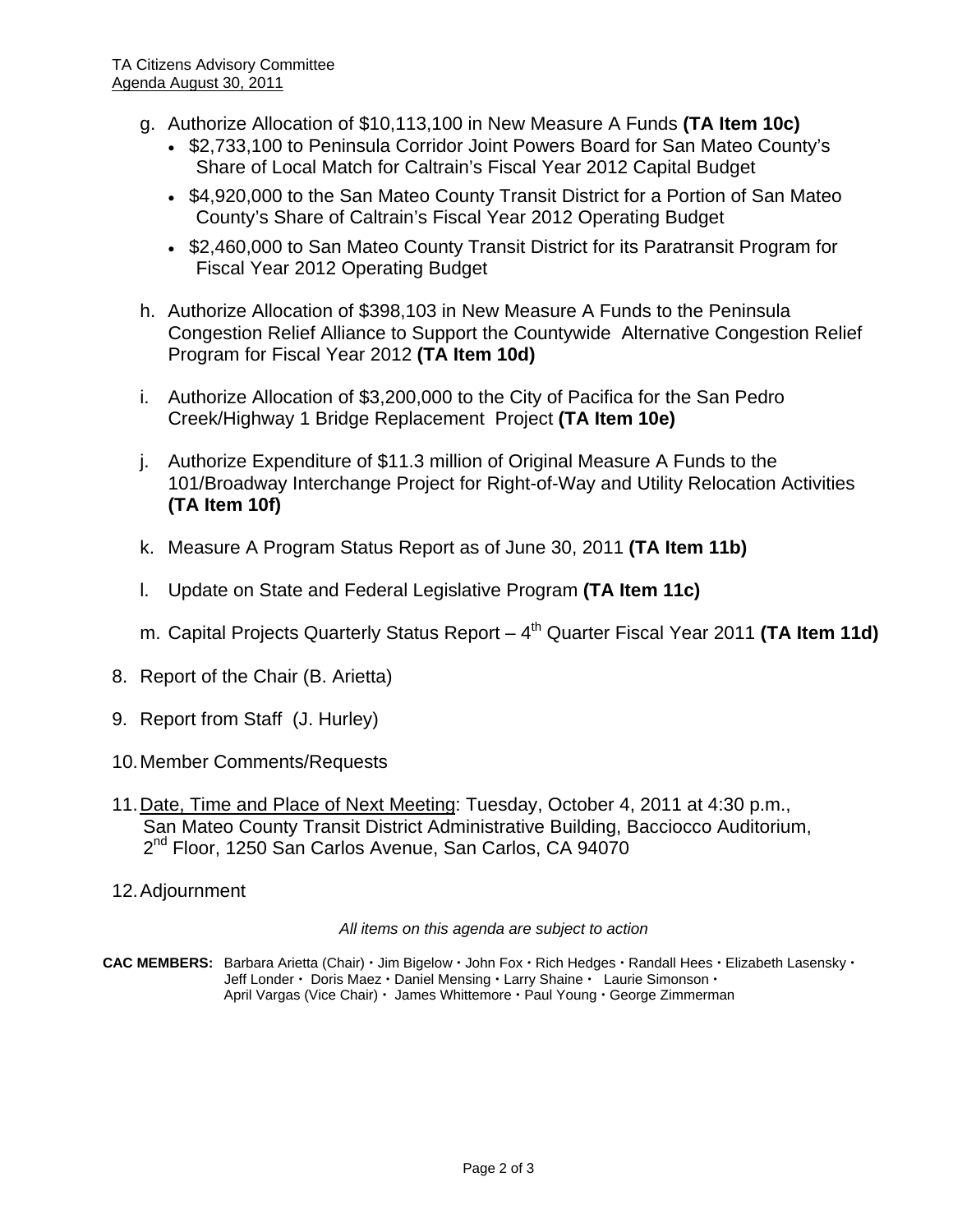# *INFORMATION TO THE PUBLIC*

If you have questions on the agenda, please contact the Assistant District Secretary at 650-508-6223. Assisted listening devices are available upon request. Agendas are available on the Transportation Authority Website at [www.smcta.com.](http://www.smcta.com/)

#### *Date and Time of Boards and Advisory Committee Meetings*

San Mateo County Transportation Authority (TA) Committees and Board: First Thursday of the month, 5 p.m. Transportation Authority Citizens Advisory Committee (CAC): Tuesday preceding first Thursday of the month, 4:30 p.m. Date, time and location of meetings may be changed as needed.

#### *Location of Meeting*

The San Mateo County Transit District Administrative Office is located at 1250 San Carlos Ave., San Carlos, which is one block west of the San Carlos Caltrain Station on El Camino Real, accessible by SamTrans bus Routes: 260, 295, 390, 391, KX.

#### *Public Comment*

If you wish to address the Citizens Advisory Committee, please fill out a speaker's card located on the agenda table. If you have anything that you wish distributed to the Citizens Advisory Committee and included for the official record, please hand it to the Assistant Authority Secretary, who will distribute the information to the Committee members and staff.

Members of the public may address the Citizens Advisory Committee on non-agendized items under the Public Comment item on the agenda. Public testimony by each individual speaker shall be limited to three minutes and items raised that require a response will be deferred for staff reply.

#### *Accessibility for Individuals with Disabilities*

Upon request, the TA will provide for written agenda materials in appropriate alternative formats, or disability-related modification or accommodation, including auxiliary aids or services, to enable individuals with disabilities to participate in public meetings. Please send a written request, including your name, mailing address, phone number and brief description of the requested materials and a preferred alternative format or auxiliary aid or service at least two days before the meeting. Requests should be mailed to Rosemary Lake at San Mateo County Transportation Authority, 1250 San Carlos Avenue, San Carlos, CA 94070-1306; or email to [cacsecretary@smcta.com](mailto:cacsecretary@smcta.com); or by phone at 650-508-6223, or TDD 650-508-6448.

#### *Availability of Public Records*

All public records relating to an open session item on this agenda, which are not exempt from disclosure pursuant to the California Public Records Act, that are distributed to a majority of the legislative body will be available for public inspection at 1250 San Carlos Avenue, San Carlos, CA 94070-1306, at the same time that the public records are distributed or made available to the legislative body.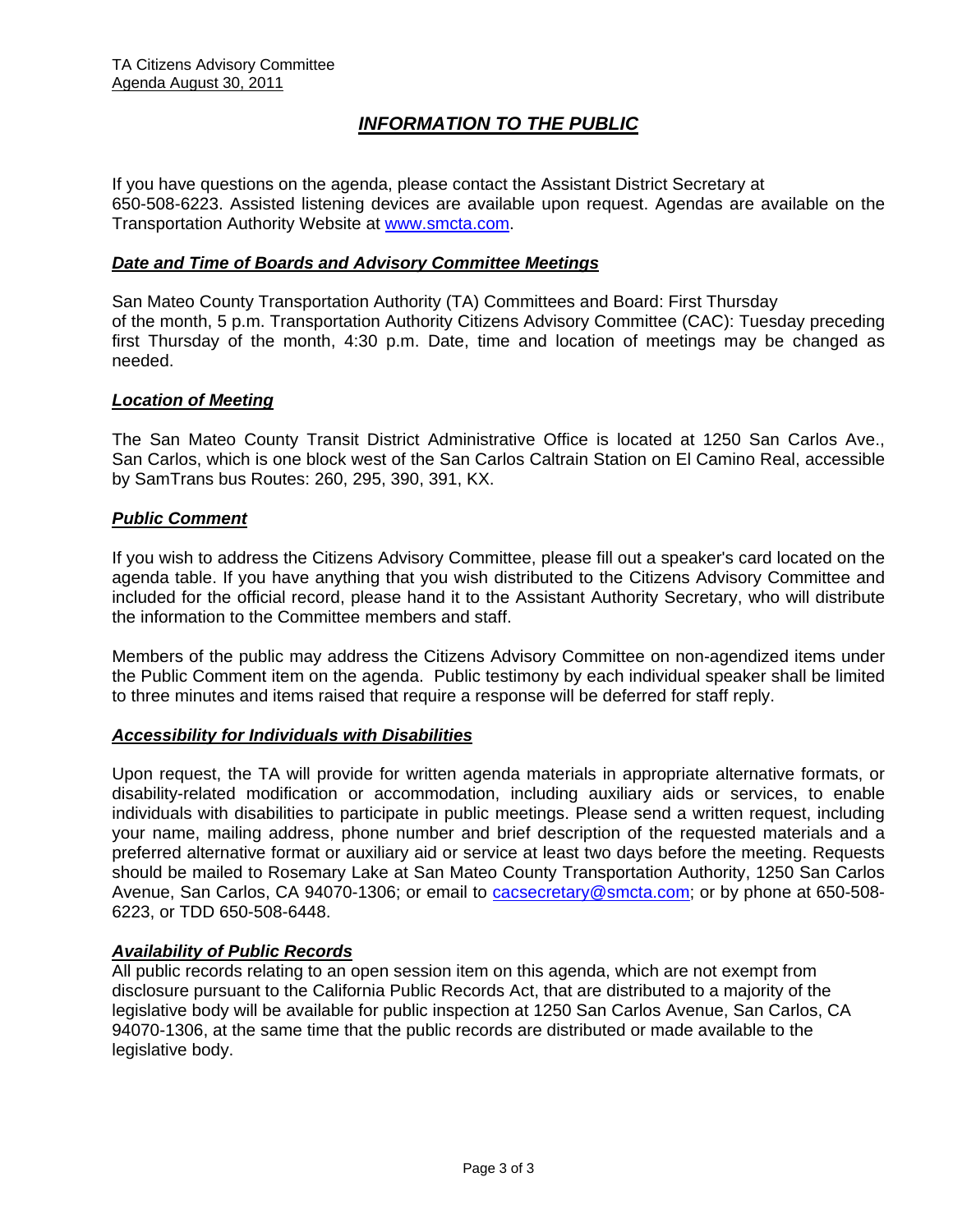# **CITIZENS ADVISORY COMMITTEE (CAC) SAN MATEO COUNTY TRANSPORTATION AUTHORITY (TA)**

1250 San Carlos Avenue, San Carlos CA 94070 Bacciocco Auditorium, 2<sup>nd</sup> Floor

# **MINUTES OF JULY 5, 2011**

**MEMBERS PRESENT:** B. Arietta (Chair), J. Bigelow, J. Fox, R. Hedges, E. Lasensky, D. Maez, D. Mensing, L. Shaine, A. Vargas, J. Whittemore, P. Young, G. Zimmerman

**MEMBERS ABSENT:** R. Hees, L. Simonson

**STAFF PRESENT:** A. Chan, A. Hughes, J. Hurley, R. Lake, M. Lee, S. Murphy

Chair Barbara Arietta called the meeting to order at 4:31 p.m. Paul Young led the Pledge of Allegiance.

# **APPROVAL OF MINUTES**

Jim Whittemore said D. Maez, D. Mensing, L. Simonson, A. Vargas and P. Young were left off as being present.

A motion (Zimmerman/Shaine) to approve the May 31, 2011 minutes was passed with these additions.

## **PUBLIC COMMENT**

Pat Giorni, Burlingame, said there are sharrows in Burlingame on the road between Millbrae Avenue and Center Street on the east side of El Camino Real to San Francisco. There are sharrows from Center Street to Taylor Avenue going south on El Camino Real. This is the first time Caltrans has accepted sharrows on a State highway and the first step in the Grand Boulevard Initiative to show the road will be shared by various users.

# **PRESENTATION - Update: South San Francisco and Redwood City Ferry Projects (TA Item 12a)**

Water Emergency Transportation Authority (WETA) Planner/Analyst Michael Gougherty reported on the South San Francisco Ferry Project:

- WETA was created to expand water transit in the San Francisco Bay.
- The South San Francisco Ferry Project will provide ferry service between Oyster Point in South San Francisco and Oakland and Alameda in the East Bay.
- The four new fleet vessels are state-of-the art in vessel emissions and passenger amenities.
- There will be a fresh water rinse station for bikes in the event of salt water spray.

Doris Maez asked about erosion caused by wakes. Mr. Gougherty said wake erosion has been an environmental impact on the Bay. The impact was identified and mitigated through the California Environmental Quality Act process and the vessels have been built with low wake design technology.

The terminal float is constructed of concrete, which offers reduced maintenance and environmental benefits versus steel, which requires recoating with a chemical-based product.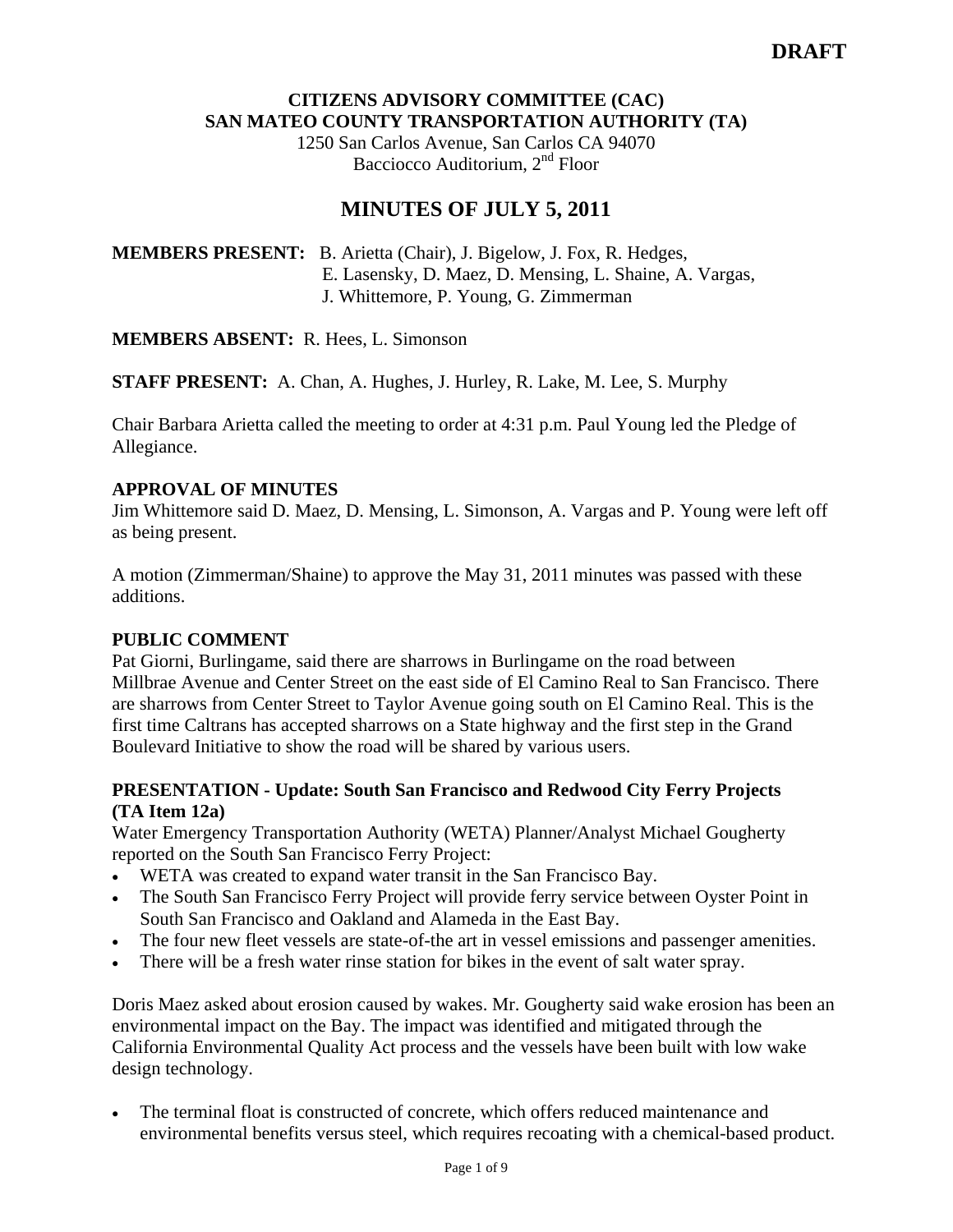Mr. Whittemore asked if the raw materials for the float are made overseas and shipped into the United States. Mr. Gougherty said this project is subject to the Federal Transit Administration (FTA) Buy American Act.

- The total project budget for construction is \$26 million, of which \$15 million was provided by the TA Measure A, \$8 million from the FTA and \$3 million from State Proposition (Prop) 1B funding. The project is expected to be completed under budget at the end of the year.
- Service launch is expected for spring 2012.

Elizabeth Lasensky asked how the ferry service links to existing transit and bike/pedestrian access and with Caltrain shuttles. Mr. Gougherty said a lot of elements of beginning service are contingent on integrating the ferry service with other forms of connecting transit, particularly shuttles, which will be operated by the Peninsula Congestion Relief Alliance (Alliance) and WETA. WETA is working on bike/pedestrian access with the San Francisco Bay Conservation and Development Commission (BCDC) and San Francisco Bay Trail Project. He said WETA is not providing shuttles that connect to Caltrain but coordinating with shuttles in the employment areas in Oyster Point.

- WETA is developing a fare and schedule policy and working with the Metropolitan Transportation Commission (MTC) to implement Clipper.
- WETA is working with the Alliance to survey employers in the Oyster Point area about schedules and service planning and has received 400 responses.

Chair Arietta asked if there was a link from the South San Francisco Caltrain Station to the ferry. Mr. Gougherty said WETA applied for funding for this service but was not successful securing funds.

George Zimmerman asked what type of transit service is planned to provide transportation from the terminal in the East Bay to South San Francisco. Mr. Gougherty said WETA hopes to get data from the employer surveys on trip origin and destination.

Larry Shaine requested there be further investigation into SamTrans and shuttle coordination. He said SamTrans can compliment and exist with other shuttles as seen in operations in Foster City. Mr. Gougherty said WETA was a project applicant and does not have control over such issues.

Ms. Lasensky asked if the survey addressed riders going from the East Bay to South San Francisco and asked about schedules. Mr. Gougherty said initial ridership projections show the vast majority of ridership originates in the East Bay. WETA has provided parking at the South San Francisco ferry terminal for reverse riders. He said ferries will travel in both directions during peak hours of 6 - 9 a.m. and 4 - 6 p.m.

Mr. Whittemore said in the long term, he wants to make sure ferry service will have connections to the bike trail in South San Francisco, up to Candlestick Park and to Caltrain.

Mr. Whittemore asked if there might be revenue opportunities beyond ferry service.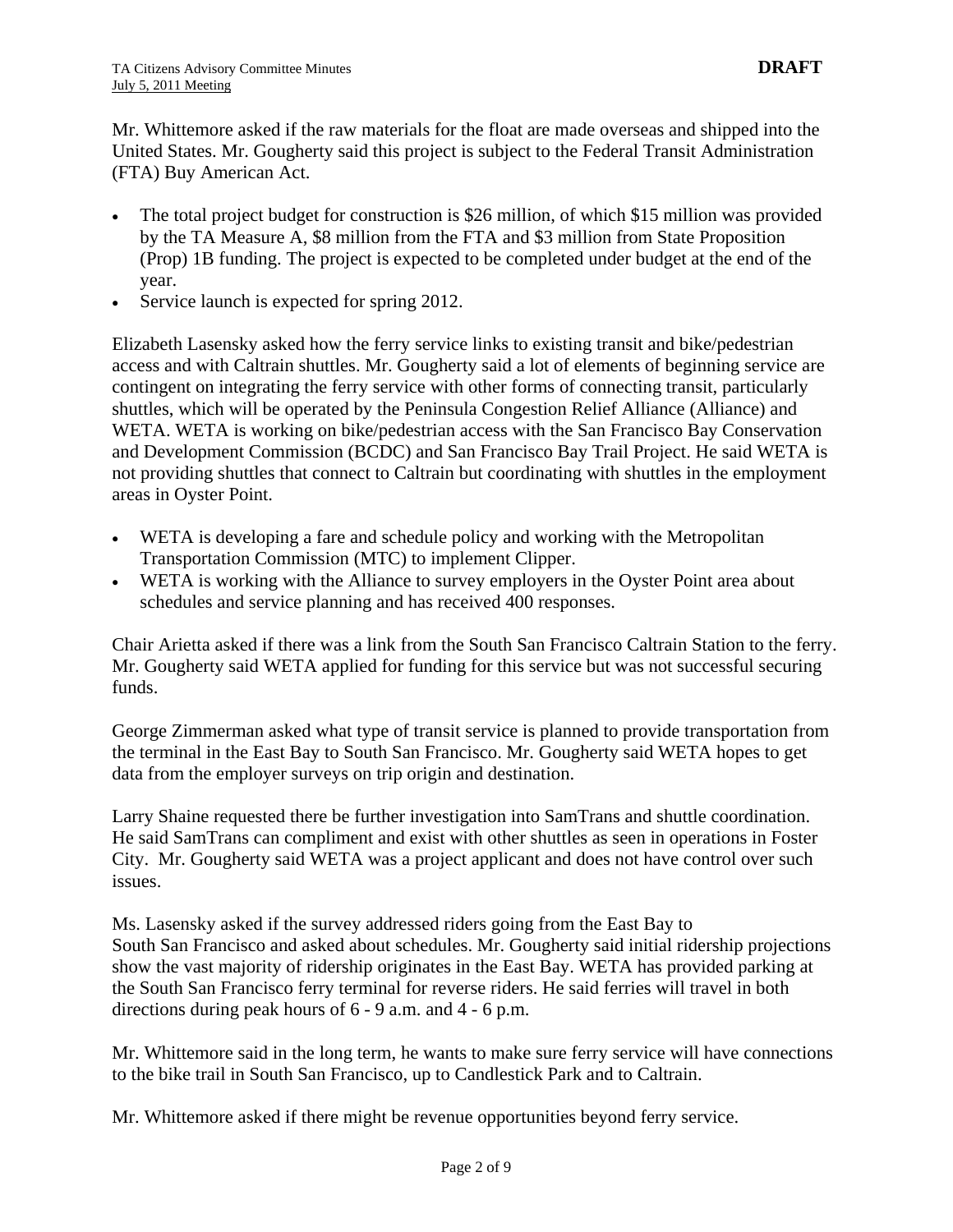Mr. Gougherty said WETA is open to this but it would be subject to policy.

Mr. Whittemore asked if there were any facilities immediately around or part of the terminal that contain disaster relief supplies needed for emergency disaster relief during an earthquake. Mr. Gougherty said WETA is part of the regional emergency response strategy but didn't have an answer to this specific question.

Daniel Mensing asked about service configuration at terminals in the East Bay. Mr. Gougherty said one option is beginning morning service in Oakland, going to Alameda and to South San Francsico. The final decision will be based on demand to maximize ridership.

Mr. Whittemore said WETA would rely on the Alliance for "guaranteed ride home" service during midday.

Mr. Shaine suggested the Alliance provide a presentation to the CAC on transit issues with the ferry program.

WETA Project Manager Chad Mason reported on details of the Redwood City Ferry Project:

- Redwood City service is envisioned to and from the City of San Francisco with connections to East Bay services.
- Conceptual planning began in 2011 for the terminal and land and waterside facilities, and initial stakeholder outreach is underway with the BCDC, California State Lands Commission, United States Department of Fish and Wildlife and San Francisco Bay Trail Project and with the City and Port of Redwood City.
- WETA is updating their ridership model for the landside facility to better project service needs in designing parking facilities.
- Environmental review is expected to commence later this summer. The public scoping process will follow State and Federal requirements for environmental review.
- Design will mimic the South San Francisco Ferry Project for efficiencies in float and gangway design.

Mr. Zimmerman asked, in considering origin and destination information, what are the differences in employment data between the South San Francisco and Redwood City projects. Mr. Mason said a 2003 model for service projected to connect Redwood City to San Francisco and to the East Bay included between 1,700 to 2,100 passenger trips per day for both projects with a one-way trip time of about 45 minutes. He said there are approximately 20,000 employees in the South San Francisco Ferry Project area but data isn't available yet for Redwood City.

April Vargas said it would be helpful to have a presentation from WETA on how they will deal with the large number of people that might need service during a major emergency and the connections to transit that might be available. Mr. Mason said WETA is at a point in conceptual design where this can be considered as they move ahead.

Ms. Maez asked about central operations. Mr. Gougherty said current WETA service is operated through independent private entities and in theory, all operations with WETA will be centralized to allow WETA to effectively respond to regular service needs as well as emergency response.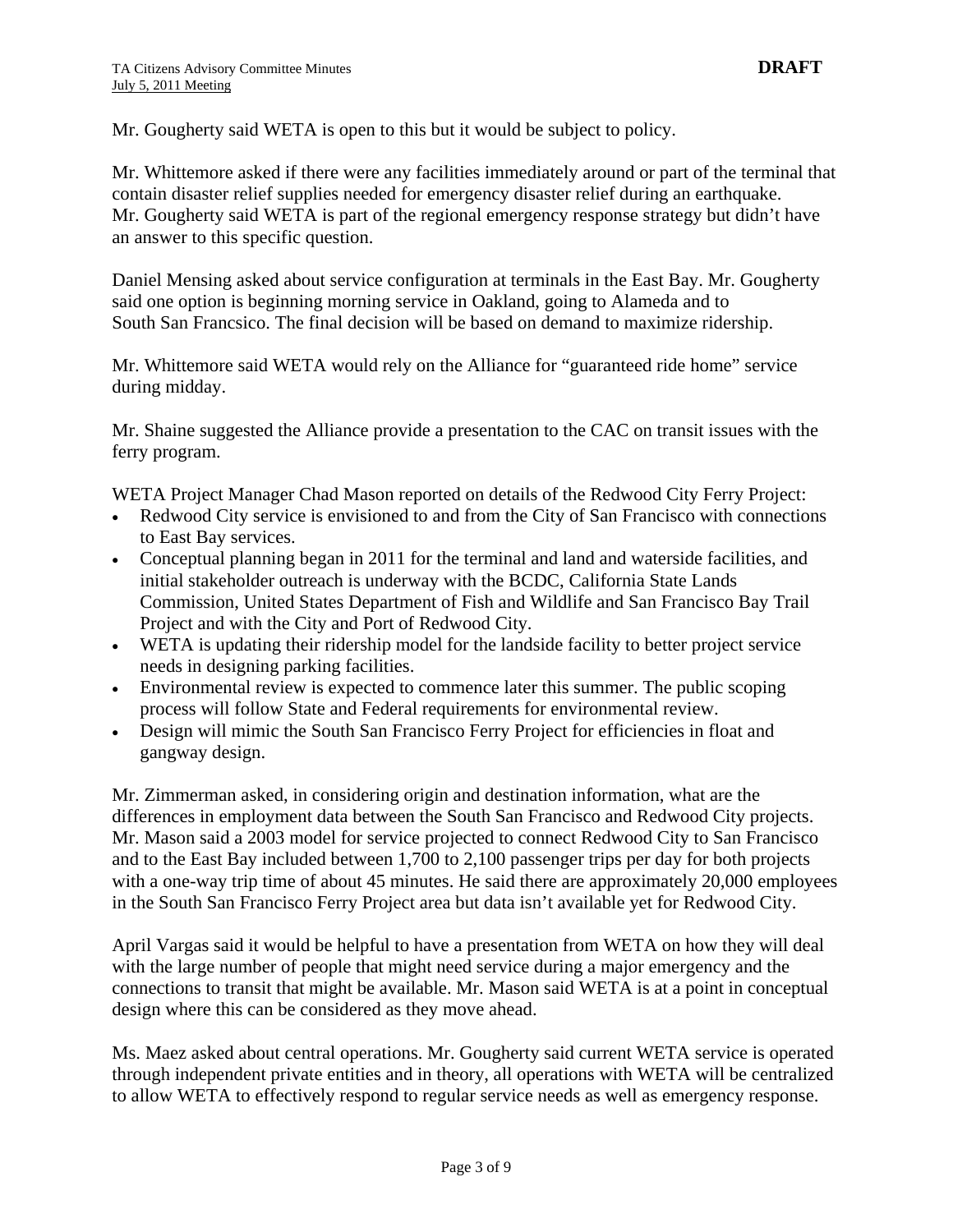Mr. Shaine asked if the ferry project is compliant with the Americans with Disabilities Act (ADA) given a floating dock. Mr. Mason said everything is designed to meet ADA requirements.

Ms. Lasensky asked if there will be facilities for bikes. Mr. Mason said there is availability for 30-40 bikes on the boat in addition to the bike wash.

Mr. Hurley said Executive Director Christine Maley-Grubl of the Alliance is scheduled at a subsequent meeting to address CAC questions and comments. He said staff will follow up with WETA on engineering and ridership issues and provide the business plan for the South San Francisco Ferry Project.

## **ITEMS FOR REVIEW – JULY 7, 2011 TA BOARD MEETING**

# **Authorize Amendment to the Fiscal Year (FY) 2012 Budget in the Amount of \$1,584,003 from \$1,300,000 to \$2,884,003 and Programming and Allocation of \$4,504,003 for the Pedestrian and Bicycle Call for Projects (TA Item 11)**

Acting Director, Caltrain Modernization Program Marian Lee introduced Interim Executive Officer of Planning and Development Aidan Hughes who has taken over this position for Ms. Lee while she is temporarily working on a special project for Caltrain with the focus to electrify the system and work with the California High Speed Rail Authority (CHSRA).

Ms. Lee reported details of the amendment, programming and allocation:

- At its June meeting, the CAC supported funding \$3 million of TA Measure A money for the pedestrian/bike call for projects, which would fund 12 TA projects. The City/County Association of Governments (C/CAG) was able to invest in five projects to fund a combined total of 17 TA and C/CAG projects. Some CAC members did not support the allocation primarily due to the lack of geographical equity in the north coastside area of the county.
- At the June TA Board meeting, there was extensive discussion on geographical equity and ranked projects and discussion led to a recommendation to increase funding to the project.
- Staff is recommending an additional \$1.5 million from the flow of future Measure A sales tax revenues to the pedestrian/bike call for projects.
- The current pedestrian/bike call for projects will have a total of \$4.5 million available for projects, which will fund 16 TA projects instead of the original 12 TA projects and hit the top 21 ranked projects including the TA and C/CAG. This approach will provide for investments in the north coast area.

Mr. Zimmerman said he presumed this allocation reflects what the TA and staff now perceive as a more equitable geographic distribution. Ms. Lee replied yes.

Rich Hedges said there was discussion at the last CAC meeting on a couple of worthwhile projects along the north coast area and hopes they will receive funding. Mr. Hurley said they will.

Mr. Shaine suggested staff look at economies of scale during the bid process because of similar projects in one city.

John Fox said he was concerned that a C/CAG member urged the CAC to take no action on this item at their last CAC meeting because he thought the rankings were so inconsistent. Mr. Fox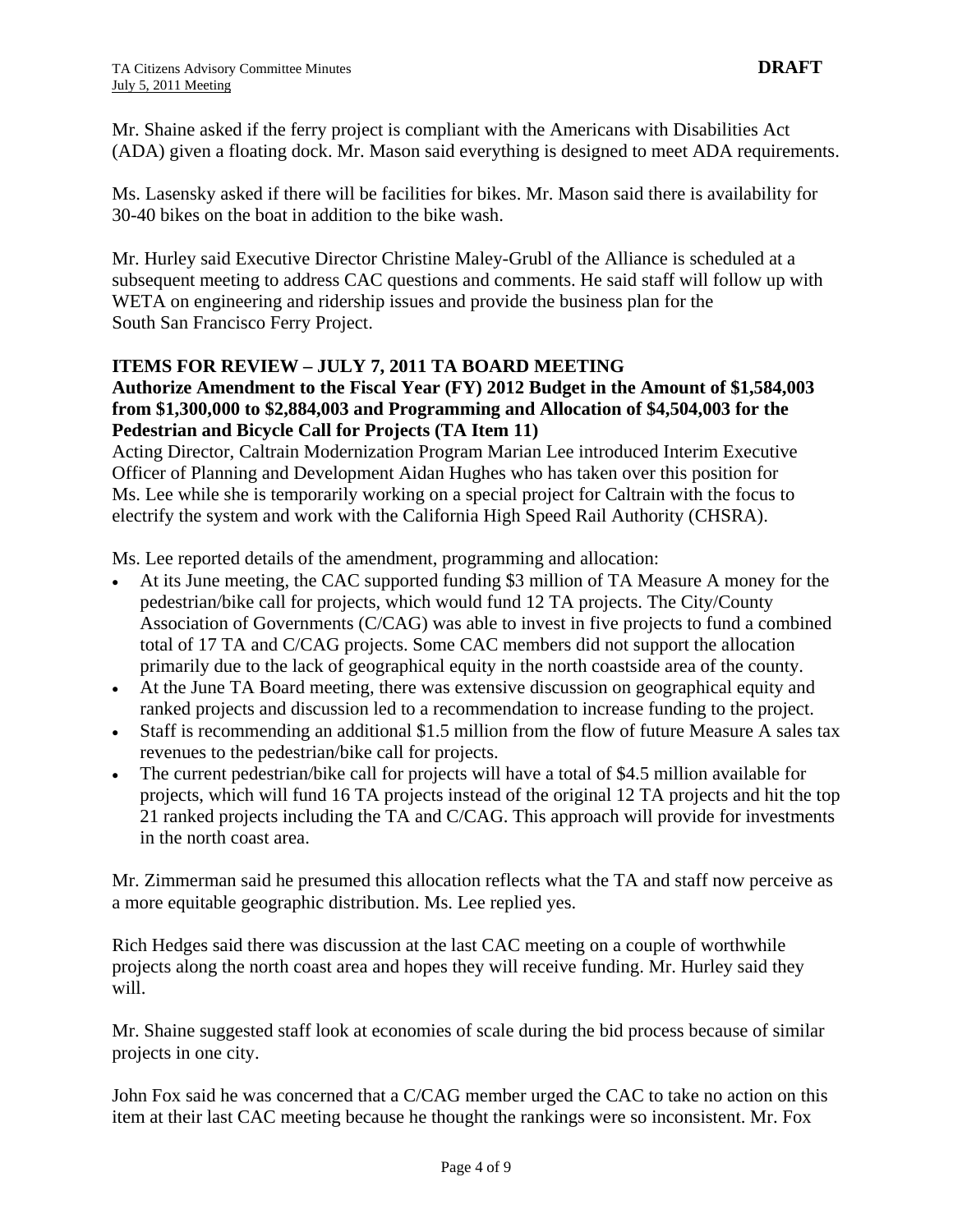said he didn't think a one-three point difference in the rankings was numerically significant. He said the one factor missing is the concept of value. An expensive project may be a point or so away from a number of smaller projects that are knocked out in favor of a couple of big ones. He said in looking at points and available money, projects that achieve a lot for limited money would be essentially considered more valuable than projects that achieve less for the money. Mr. Fox said there are also constituency issues. Some projects involve recreational uses and endto-end transportation needs. He is troubled that good future projects may be lost by taking money from future funding cycles. The call for projects is a biennial process and projects can be resubmitted for the next call.

Mr. Zimmerman thought it might be difficult for staff to determine value. Mr. Fox said it's simple; look at the number of points, the rank it came with and look at how many dollars it costs to get those points.

Mr. Whittemore said anything done to a public road should come out of the highway funds, not pedestrian/bike funds. He asked if future revenues had been allocated for projects in the past. Mr. Hurley said this was done with the South San Francisco Ferry Project.

Mr. Whittemore said it seems logical to spend future proceeds now because the cost of construction will only increase but he said he doesn't understand why the TA is borrowing from the future except to satisfy some constituents that didn't like the results from the established criteria. He said don't spend what you don't have; projects can be resubmitted for the next call.

Jim Bigelow said there was extensive discussion to develop the call for projects criteria and doesn't think it's useful to change the rules. He said TA Director Don Horsley made a strong argument for additional funding for the coastsisde, the Board makes the decision for obligating funds and he carried the day in getting Executive Director Michael Scanlon to work on finding additional funds to expand the list of projects. Mr. Bigelow supports additional funding because it is fair and will get more projects completed.

Mr. Whittemore said borrowing future revenues will take away the chance from future CAC members to allocate funding. He said if someone thinks the process isn't perfect, do what can be completed with the money budgeted.

Ms. Maez asked what would happen if the TA Board did not approve additional funding. Ms. Lee said the original recommendation was to stop funding on the TA-C/CAG list at project number 17. If funding remains at \$3 million, the TA could fully fund TA project number 16 and a portion of TA project number 17.

Chair Arietta said coastal residents have been waiting since 1988 and agreed with Director Horsley's efforts in supporting additional funding for the coastside.

Ms. Lee clarified that there is a perception the TA and C/CAG project rankings were far apart. The rankings were much more in sync than apart. The TA and C/CAG mostly agreed on the top ranked projects with the exception of two C/CAG projects. She said there were lessons learned with this first call for pedestrian/bike projects, especially on tight scores and the actual scoring process. Staff agreed they couldn't change the rules in the middle of the process but will be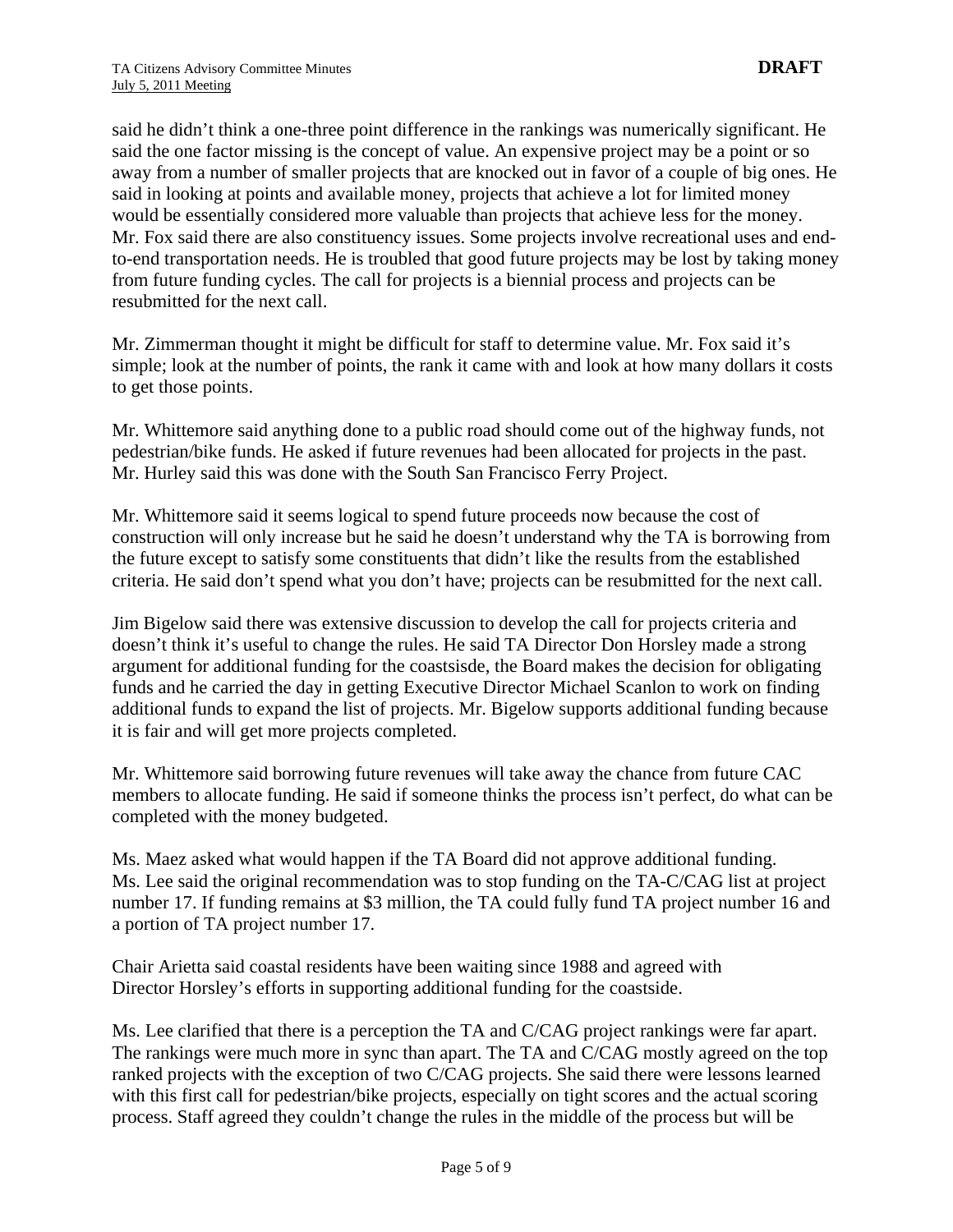creating a venue to revisit these issues before the next call for projects. Other variables discussed included using C/CAG's Bicycle Pedestrian Advisory Committee's scoring sheet, capping the project list, limiting the number of projects per city and geographical distribution by income level. Before the next call, staff will review all input and come back with a revised recommendation or how the rules could potentially be changed to provide a better decision making process.

#### Public Comment

Pat Giorni, Burlingame, said this call for projects was a birthing process and even though there was disparity between the TA and C/CAG on scoring, she would agree with the TA Board's decision to allocate an additional \$1.5 million. She asked about funding for the Crystal Springs Regional Trail South of Highway 92 Project. Mr. Hurley said funding sources include Transportation Development Act Article 3 administered by C/CAG.

A motion (Hedges/Bigelow) to support amending the budget and programming and allocating an additional \$1.5 million to the pedestrian/bicycle call for projects was approved. (Maez, Fox and Whittemore voted no.)

Ms. Maez asked the chair to relay to the TA Board concerns expressed by some CAC members about this allocation.

Ms. Maez said her decision to not support the allocation was based on the many examples of government spending money they do not have.

Mr. Hurley clarified that in terms of the goal of the Measure A program, 3 percent of the money is spent on pedestrian/bike projects over the life of the 25-year Measure A; it is not spent on an annual basis. It is within the purview of the TA Board to advance these funds, which are clearly laid out in the intent of the program.

Mr. Zimmerman said this process is evolving and he hopes comments both in support of and against the allocation are considered by staff in future discussions on projects.

#### **Update on State and Federal Legislative Program (TA Item 12b)**

Government Affairs Manager Seamus Murphy reported:

State

- The governor signed the budget under the terms of Prop 25 (Changes Legislative vote requirement from two-thirds vote to a simple majority); no Republicans voted for the measure. The budget is dependent on the expectation that the State will receive about \$4 billion more in revenue they had not anticipated prior to the vote. If that funding doesn't materialize, the budget includes some triggers to reduce funding for education and health and human services programs. Transportation and transit programs are largely unaffected. The gas tax swap provisions, which preserve operation's funding, were preserved.
- There were some line item vetoes that affect Caltrain's share of Prop 1A connectivity funding. These are line item vetoes the governor is making to a bond program approved by the voters, which is funding the Legislature appropriated from that bond program. Caltrain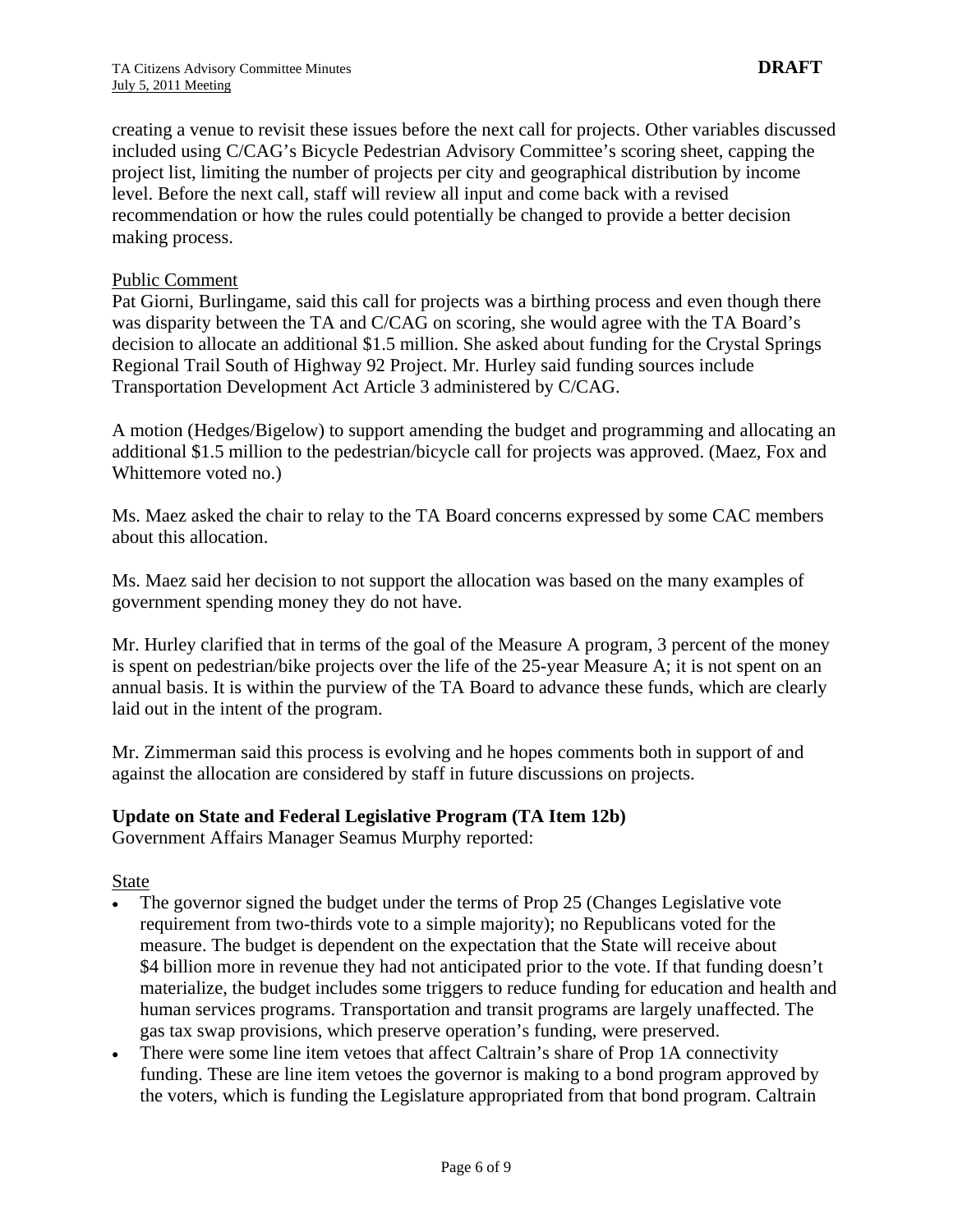wasn't expecting to spend these funds amounting to \$4 million and they would be available in future years as long as it is appropriated by the Legislature and signed by the governor.

- The Joint Powers Board Memorandum of Understanding with the California High-Speed Rail Authority (CHSRA) was a separate line item in the CHSRA administration budget for \$1.1 million to support the program, but the governor eliminated the line item and specifically directed the CHSRA to fund the program out of the capital outlay portion of their budget. Staff has been in discussions with CHSRA on how that request can be accommodated.
- Staff supports AB 1164 sponsored by Caltrans and Assemblyman Rich Gordon, which would allow Prop 1B bond-funded projects to be funded through Federal dollars that are included in the State Highway Account with reimbursement back to the account with Prop 1B dollars once bonds are sold.
- Staff is supporting AB 1105 High occupancy toll lanes (HOT) by Assemblyman Gordon that would allow the Santa Clara Valley Transportation Authority's HOT lane program to extend into San Mateo County; the existing carpool lane extends about six miles on Highway 101 into San Mateo County.

## Federal

• The CHSRA received a \$16 million grant to support the Communications Based Overlay Signal System (CBOSS) Project for the Caltrain corridor. This is a Federal safety mandate for Positive Train Control to be installed on rail right of way before the end of 2015. This funding would allow Caltrain to get through the critical design phase and help determine how the signaling system that Caltrain has been planning will be interoperable with all other passenger and freight systems that share the Caltrain corridor and HSR.

Mr. Whittemore said a letter in today's *Daily Journal* said CBOSS is a customized option being built by Caltrain when there are off the shelf solutions that are compatible with the CHSRA's plans and available for one-tenth the cost. Mr. Murphy said there is a group of engineers who are supportive of a European standard, which passenger rail systems use in Europe as their signaling system. They are anticipating the CHSRA is going to choose that system for its project but hasn't determined what type of signaling system it will utilize. Mr. Whittemore asked if CBOSS is a customized solution being built for Caltrain. Mr. Murphy said CBOSS is based on existing technology and conforms to the United States freight rail standard. He said some degree of customization will always be required because every rail corridor is different. The \$16 million grant funding can be used to develop specifications the CHSRA can use to customize whatever system they choose to be interoperable with Caltrain.

• The House Transportation and Infrastructure Committee has a proposal coming Thursday for the Surface Transportation Reauthorization bill, which is expected to be about \$230 billion over six years down from the \$290 billion program approved in 2005 and consistent with the House direction to reduce overall programs by about 30 percent.

Chair Arietta asked about AB 147 - Subdivisions. Mr. Murphy said this is in committee and staff has not heard final details but expects approval.

Mr. Bigelow asked if HSR environmental and planning funding of \$180 million for FY2012 for the segments has survived. Mr. Murphy said 50 percent of the funding is contingent on actions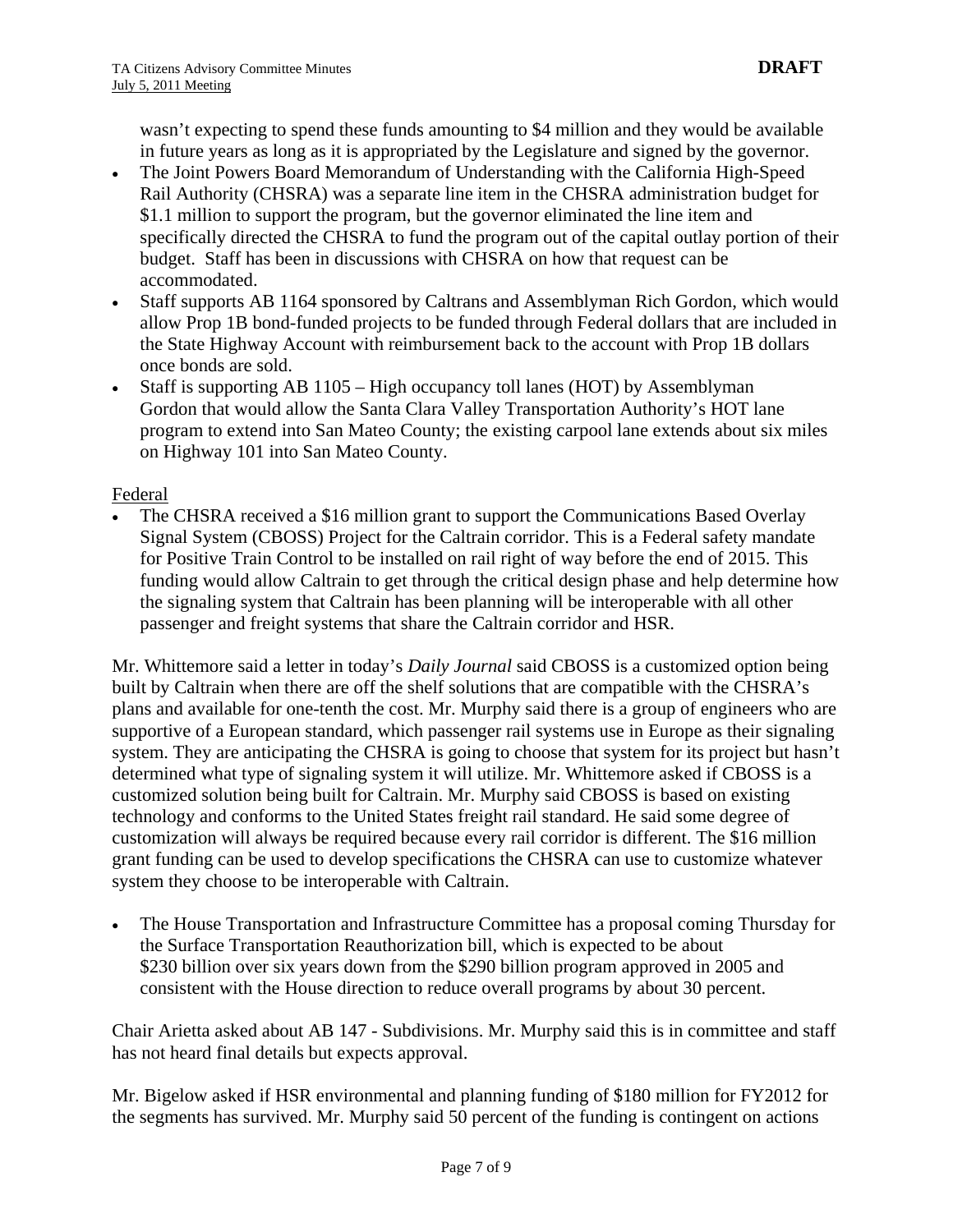the CHSRA has to comply with by October 14 including the submission of a business plan that is accepted by the Legislature, which is the threshold they have to achieve for the 2012 money. Half of the FY2012 money is guaranteed before the submission and acceptance of that business plan, and the full carryover from 2011 that they can utilize before that date.

Mr. Bigelow said this makes the San Francisco to San Jose blended phase intense in the next four-eight weeks because of submission of the business plan. Mr. Murphy said there will be a lot of attention on the business plan and one issue people will be looking for is how it addresses the design of the system between San Francisco and San Jose.

## **Acceptance of Statement of Revenues and Expenditures for May 2011 (TA Item 4b)**

Mr. Whittemore requested again that the Statement of Revenues and Expenses' spreadsheet be reformatted for ease of use. He asked for clarification of Government Accounting Standards Bureau (GASB) 31 on the Interest on Investments page. Mr. Hurley said staff will follow up.

Mr. Whittemore asked if any review of the portfolio has been given for euro/dollar exposure, particularly for the Bank of America amounts. Mr. Hurley said staff will follow up.

Mr. Whittemore asked about a check to S3, Inc., on the Checks Written page of the statement. Mr. Hurley said he thinks this is payment for attending a California Transportation Commission meeting.

## **SamTrans Liaison Report – June 8, 2011 (TA Item 8)**

No comment

## **REPORT OF THE CHAIR – BARBARA ARIETTA**

- Attended the SamTrans North Base Operations and Maintenance Facility "Dump the Pump" day activities with Ms. Maez, SamTrans Director Zoe Kersteen-Tucker and other staff members. A tour of the facility was provided including a ride in a new SamTrans bus.
- The MTC board approved the final \$5 million needed to complete Caltrain's FY2012 Operating Budget.
- City of Burlingame Vice Mayor Jerry Deal will be sworn in on July 7 as a new member on the Caltrain Joint Powers Board.

## **REPORT FROM STAFF – JOE HURLEY**

- The groundbreaking ceremony for the Highway 101 Auxiliary Lane project Marsh Road to University Avenue is scheduled for July 20 at 9 a.m. at 190 Independence Drive in Menlo Park.
- On June 15, the California Transportation Foundation awarded the Environmental Enhancement Project of the Year to the TA and Caltrans District 4 for the Foster City Consolidated Wetland Mitigation Project.
- Caltrain's average weekday ridership for May 2011 compared to May 2010 is up 6.3 percent and revenue increased by 16.4 percent.

## **COMMITTEE COMMENTS**

Mr. Shaine said the Belmont pedestrian/bike overpass project shows visible progress. Mr. Hurley said an opening celebration is tentatively scheduled for September.